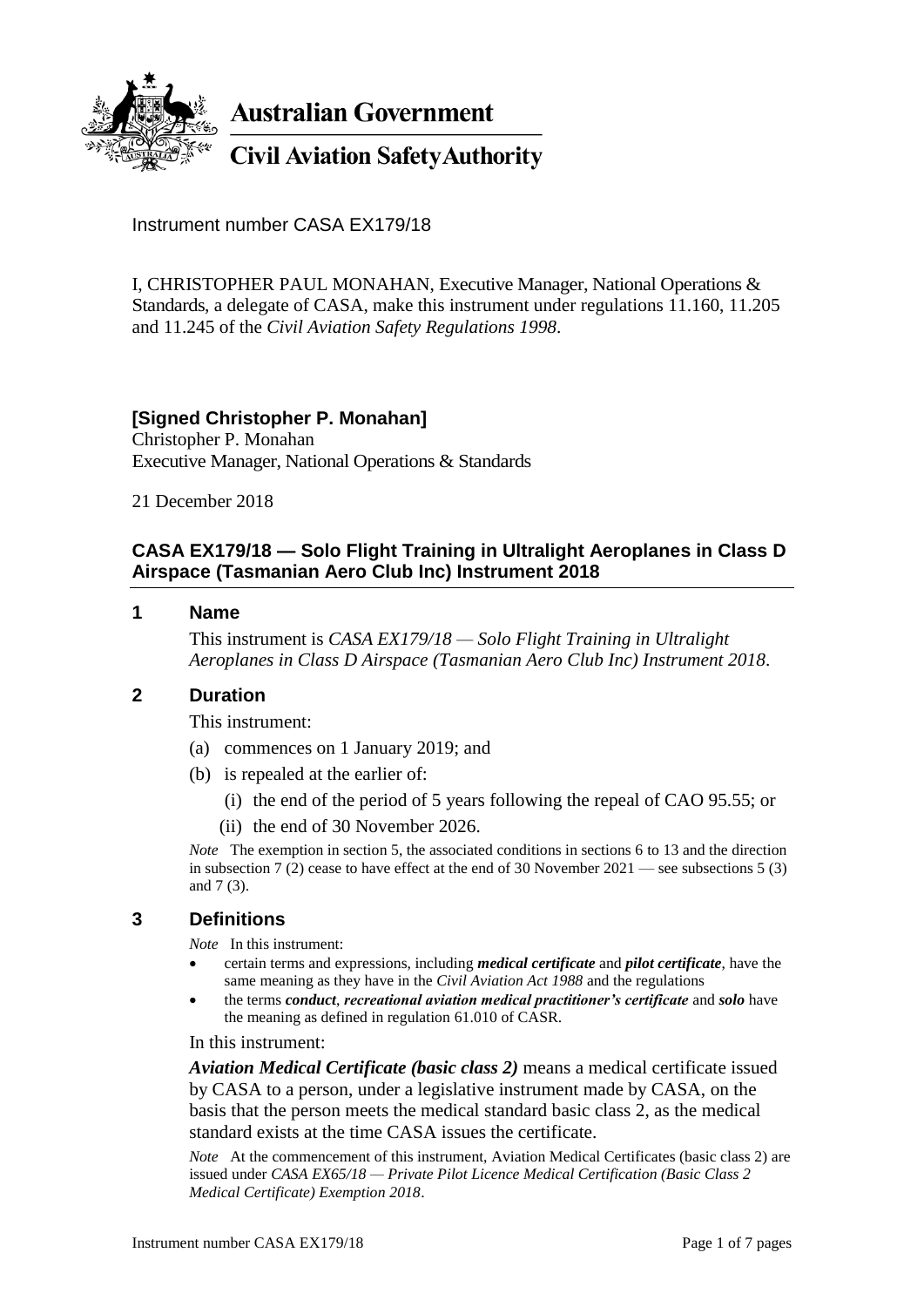*CAO 95.55* means:

- (a) *Civil Aviation Order 95.55 (Exemption from the provisions of the Civil Aviation Regulations 1988 — certain ultralight aeroplanes) Instrument 2018*, as in force from time to time; and
- (b) any instrument expressed to renew the instrument mentioned in paragraph (a), as in force from time to time.

*CAO 95.55 aeroplane* means an aeroplane of a kind mentioned in subsection 1 of CAO 95.55.

*CFI* means the person who performs the duties and responsibilities of the chief flying instructor of Tas Aero Club.

*controlled aerodrome endorsement* has the same meaning as in Division 61.G.2 of CASR.

*controlled airspace endorsement* has the same meaning as in Division 61.G.2 of CASR.

*Cross Country Endorsement* has the same meaning as in the RAAus Operations Manual.

*Note* At the time of making this instrument, the RAAus Operations Manual is available to view or download without cost at [https://www.raa.asn.au/storage/5-om-71-august-2016-single](https://www.raa.asn.au/storage/5-om-71-august-2016-single-pages.pdf)[pages.pdf.](https://www.raa.asn.au/storage/5-om-71-august-2016-single-pages.pdf)

*exempted person* means each of the following:

- (a) Tas Aero Club;
- (b) an RAAus pilot;
- (c) an RAAus student pilot.

*flight radio endorsement* has the same meaning as in Division 61.G.2 of CASR. *Launceston aerodrome* means Launceston aerodrome, Tasmania, CASA certificate number C010.

*medical standard basic class 2* means the commercial vehicle driver medical standards that apply to drivers of heavy vehicles, public passenger vehicles or vehicles carrying dangerous goods, published by Austroads, without conditions or restrictions other than a requirement to wear glasses or a hearing aid.

*Note* At the time of making this instrument:

- the commercial vehicle driver medical standards mentioned in the definition of *medical standard basic class 2* are included in the publication titled *Assessing Fitness to Drive for commercial and private vehicle drivers*, 5th edition, 2016 (as amended up to August 2017)
- to view or download the publication mentioned in the preceding dot point without cost, search for the publication title on the Austroads Publications page, located at [https://austroads.com.au/publications.](https://austroads.com.au/publications)

*Part 61 MOS* means *Part 61 Manual of Standards Instrument 2014*, as in force from time to time.

*RAAus* means Recreational Aviation Australia Limited, ARN 224806.

*RAAus Operations Manual* means the document titled *Recreational Aviation Australia Operations Manual Issue 7.1 – August 2016*.

*Note* At the time of making this instrument, the RAAus Operations Manual is available to view or download without cost at [https://www.raa.asn.au/storage/5-om-71-august-2016-single](https://www.raa.asn.au/storage/5-om-71-august-2016-single-pages.pdf)[pages.pdf.](https://www.raa.asn.au/storage/5-om-71-august-2016-single-pages.pdf)

*RAAus pilot* means the holder of a pilot certificate issued by, or under the delegated authority of, RAAus.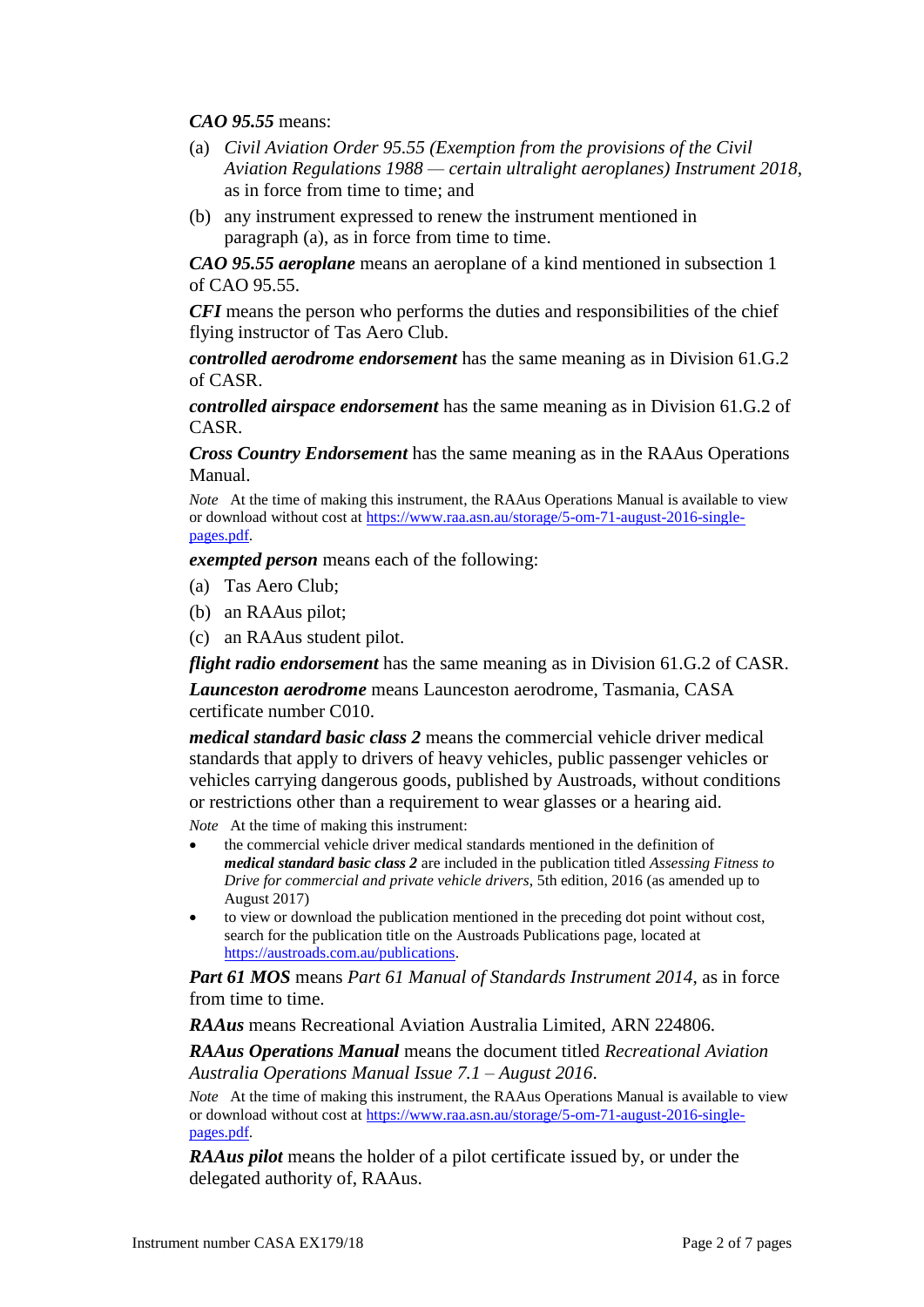*RAAus student pilot* means the holder of a student pilot certificate issued by, or under the delegated authority of, RAAus.

*relevant Cross Country Endorsement solo training flight* means a solo flight that is flown by an RAAus pilot for the issue of a Cross Country Endorsement and conducted:

- (a) by Tas Aero Club; and
- (b) in a relevant aeroplane of Tas Aero Club; and
- (c) in Class D airspace at Launceston aerodrome.

*SI* means a person who performs the duties and responsibilities of a senior instructor of Tas Aero Club.

*Tas Aero Club* means Tasmanian Aero Club Inc, ARN 016491.

## **4 Application**

This instrument applies in relation to Tas Aero Club if:

- (a) Tas Aero Club is operating a CAO 95.55 aeroplane; and
- (b) Tas Aero Club authorises the use of the aeroplane for solo flight training purposes in Class D airspace at Launceston aerodrome; and
- (c) the aeroplane is flown by an RAAus student pilot, or RAAus pilot, under the control of Tas Aero Club.

*Note* Class D airspace at Launceston aerodrome is determined from time to time in a legislative instrument made under regulation 5 of the *Airspace Regulations 2007*. At the date this instrument is signed, the legislative instrument is *CASA OAR 051/18 — Determination of Airspace and Controlled Aerodromes Etc. (Designated Airspace Handbook) Instrument 2018* [\(https://www.legislation.gov.au/Details/F2018L01482/Download\)](https://www.legislation.gov.au/Details/F2018L01482/Download).

## **5 Exemption**

- (1) An exempted person is exempt from complying with subparagraphs 7.3 (d) and (e) of CAO 95.55 in relation to the operation by Tas Aero Club of a CAO 95.55 aeroplane for a solo flight by an RAAus student pilot, or RAAus pilot, at Launceston aerodrome.
- (2) The exemption is subject to the conditions mentioned in section 6, subsection 7 (1) and sections 8 to 13.
- (3) The exemption ceases to be in force at the end of 30 November 2021.

#### **6 Conditions — Requirements relating to the RAAus student pilot and the RAAus pilot**

- (1) An RAAus student pilot, or RAAus pilot, must not fly a CAO 95.55 aeroplane for a solo flight at Launceston aerodrome unless the pilot:
	- (a) holds a current certificate of 1 of the following kinds:
		- (i) a class 1 medical certificate;
		- (ii) a class 2 medical certificate;
		- (iii) an Aviation Medical Certificate (basic class 2);
		- (iv) a recreational aviation medical practitioner's certificate; and
	- (b) holds a current document of 1 of the following kinds:
		- (i) a flight radiotelephone operator licence;
		- (ii) a radio operator endorsement issued by, or under the delegated authority of, RAAus.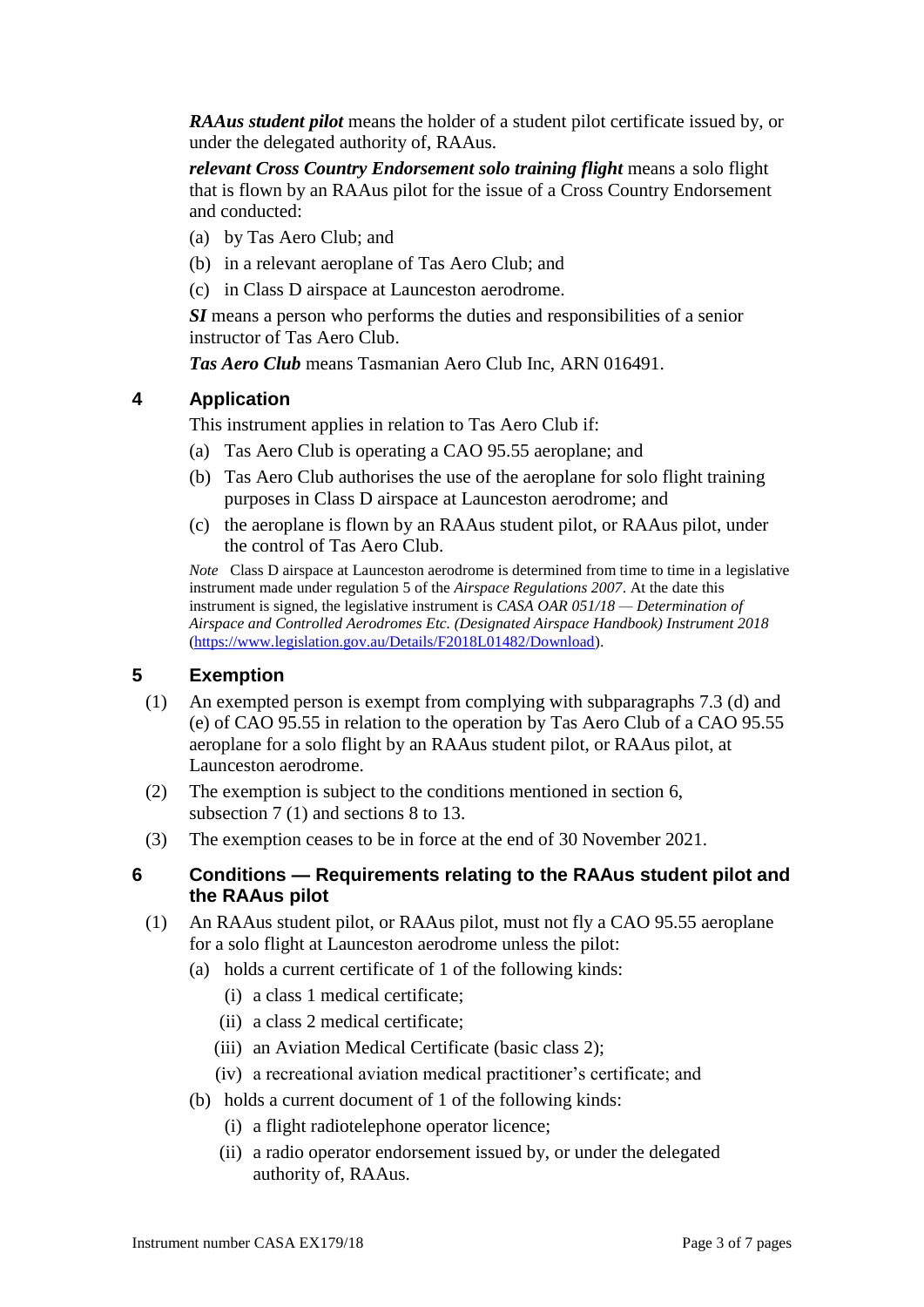(2) Tas Aero Club must ensure that the RAAus student pilot, or RAAus pilot, flying the aeroplane for the solo flight at the aerodrome complies with subsection (1).

# **7 Condition and direction — Authorisation of flight**

- (1) For regulation 11.205 of CASR, it is a condition of the exemption in section 5 that Tas Aero Club must not permit an RAAus student pilot, or RAAus pilot, to commence a solo flight of a CAO 95.55 aeroplane at Launceston aerodrome unless the CFI has authorised the pilot to conduct the flight.
- (2) For regulation 11.245 of CASR, the CFI must not authorise a solo flight of a CAO 95.55 aeroplane at Launceston aerodrome unless:
	- (a) the CFI or an SI has assessed that the pilot of the aeroplane has demonstrated each element of the competency requirements for a controlled aerodrome endorsement:
		- (i) mentioned in column 1 of an item in the following table; and
		- (ii) according to the performance criteria, for the element, mentioned in column 2 of the table; and
	- (b) the CFI or an SI has assessed that the pilot has demonstrated the competency requirements mentioned in Part 61 MOS for:
		- (i) a controlled airspace endorsement, to the extent that the competency requirements apply to the operation of aircraft in Class D and Class G airspace; and
		- (ii) a flight radio endorsement; and
	- (c) a person making an assessment mentioned in paragraph (a) or (b) has documented the outcome of, and the reasons for, the assessment; and
	- (d) the CFI is satisfied, on reasonable grounds, that the pilot meets the competency requirements mentioned in paragraphs (a) and (b); and
	- (e) the CFI has made the records required under section 9.

#### **Table: Elements of competency requirements and performance criteria controlled aerodrome endorsement**

| <b>Item</b>                 | <b>Element of competency</b><br>requirement (column 1)   | Performance criteria for the<br>element (column 2)                                                                                                              |
|-----------------------------|----------------------------------------------------------|-----------------------------------------------------------------------------------------------------------------------------------------------------------------|
|                             | $CTR.1$ — Controlled aerodrome<br>pre-flight preparation | The performance criteria<br>mentioned in each paragraph of<br>clause 2.1 of section 3 of<br>Schedule 2 to the Part 61 MOS                                       |
| $\mathcal{D}_{\mathcal{L}}$ | $CTR.2 - Taxi$ aircraft at<br>controlled aerodrome       | The performance criteria<br>mentioned in each paragraph of<br>clause 2.2 of section 3 of<br>Schedule 2 to the Part 61 MOS                                       |
| 3                           | $CTR.3$ — Perform departure<br>from controlled aerodrome | The performance criteria<br>mentioned in each paragraph of<br>clause 2.3 of section 3 of<br>Schedule 2 to the Part 61 MOS,<br>other than paragraphs (f) and (i) |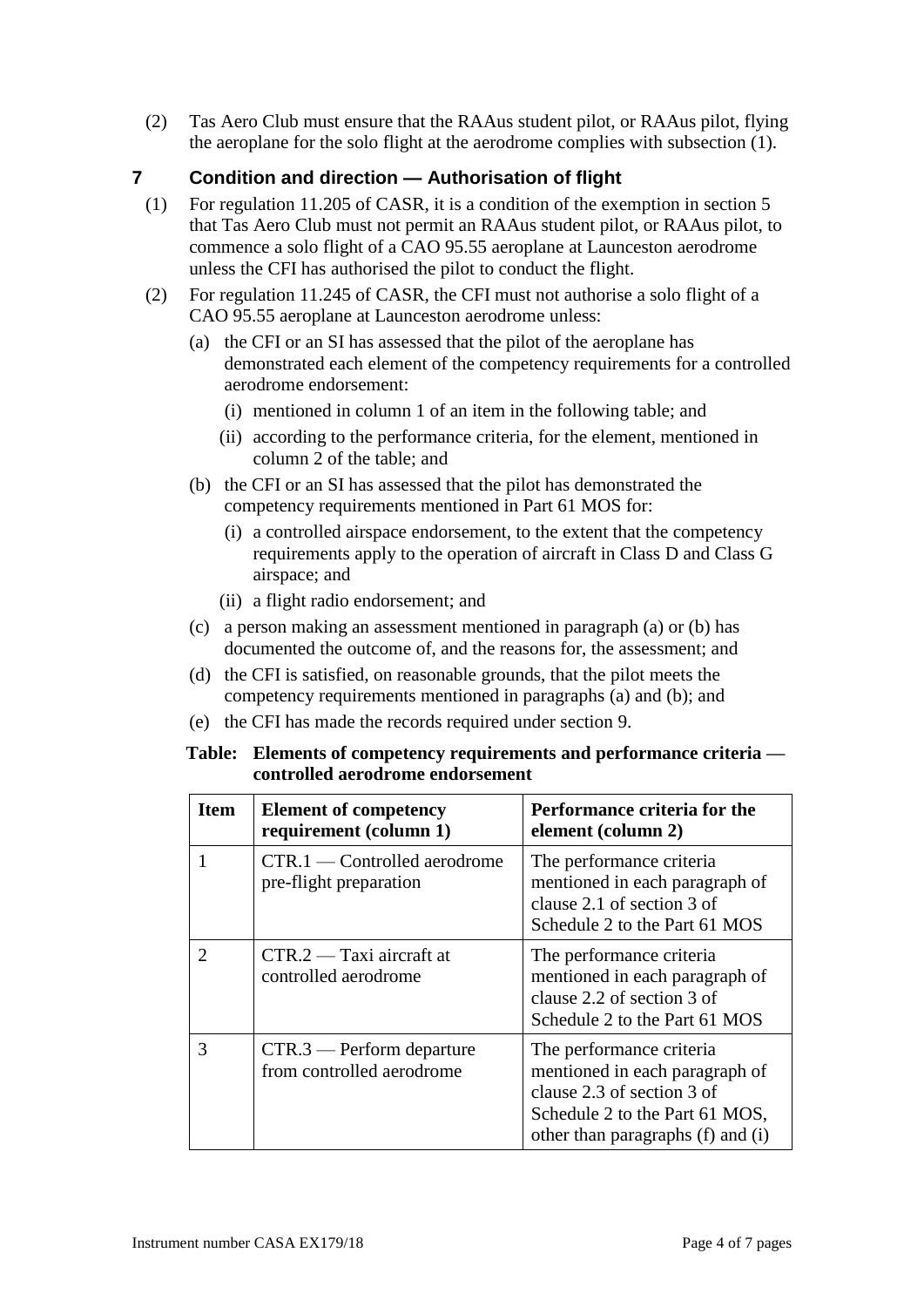| <b>Item</b> | <b>Element of competency</b><br>requirement (column 1) | Performance criteria for the<br>element (column 2)                                                                                                              |
|-------------|--------------------------------------------------------|-----------------------------------------------------------------------------------------------------------------------------------------------------------------|
|             | $CTR.4$ - Perform arrival at<br>controlled aerodrome   | The performance criteria<br>mentioned in each paragraph of<br>clause 2.4 of section 3 of<br>Schedule 2 to the Part 61 MOS,<br>other than paragraphs (a) and (c) |

(3) The direction in subsection (2) ceases to be in force at the end of 30 November 2021.

# **8 Condition – Assessment – RAAus student pilots**

Tas Aero Club must, for the grant of a pilot certificate to an RAAus student pilot, assess that the RAAus student pilot has met the competency requirements mentioned in Part 61 MOS for:

- (a) a controlled aerodrome endorsement; and
- (b) a controlled airspace endorsement, to the extent that the competency requirements apply to the operation of aircraft in Class D and Class G airspace; and
- (c) a flight radio endorsement.

## **9 Conditions — Recording of authorisations and competencies**

- (1) For the first solo flight of an RAAus student pilot, or RAAus pilot, in a CAO 95.55 aeroplane at Launceston aerodrome:
	- (a) the CFI must record in the pilot's logbook the authorisation mentioned in subsection 7 (1); and
	- (b) the CFI must ensure that Tas Aero Club's records include a record stating that the CFI is satisfied, on reasonable grounds, of the matters mentioned in paragraph  $7(2)(d)$ .
- (2) For each solo flight other than a pilot's first solo flight at Launceston aerodrome, Tas Aero Club's records must include the authorisation mentioned in subsection 7 (1).
- (3) As soon as practicable after an RAAus student pilot passes the flight test for the grant of a pilot certificate, Tas Aero Club must ensure that a record is made in the logbook of the RAAus student pilot stating that the RAAus student pilot meets the competency requirements mentioned in paragraphs 8 (a), (b) and (c).

## **10 Condition – Authorisation of relevant Cross Country Endorsement solo training flights – RAAus pilots**

Tas Aero Club must not permit an RAAus pilot to commence a relevant Cross Country Endorsement solo training flight unless:

- (a) either:
	- (i) the CFI or an SI has assessed that the RAAus pilot has met the competency requirements mentioned in paragraphs 8 (a), (b) and (c); or
	- (ii) the CFI is satisfied, on reasonable grounds, that the RAAus pilot has met the competency requirements mentioned in paragraphs 8 (a) (b) and (c) and has received practical training in flight on the airspace management procedures for Class D airspace at Launceston aerodrome; and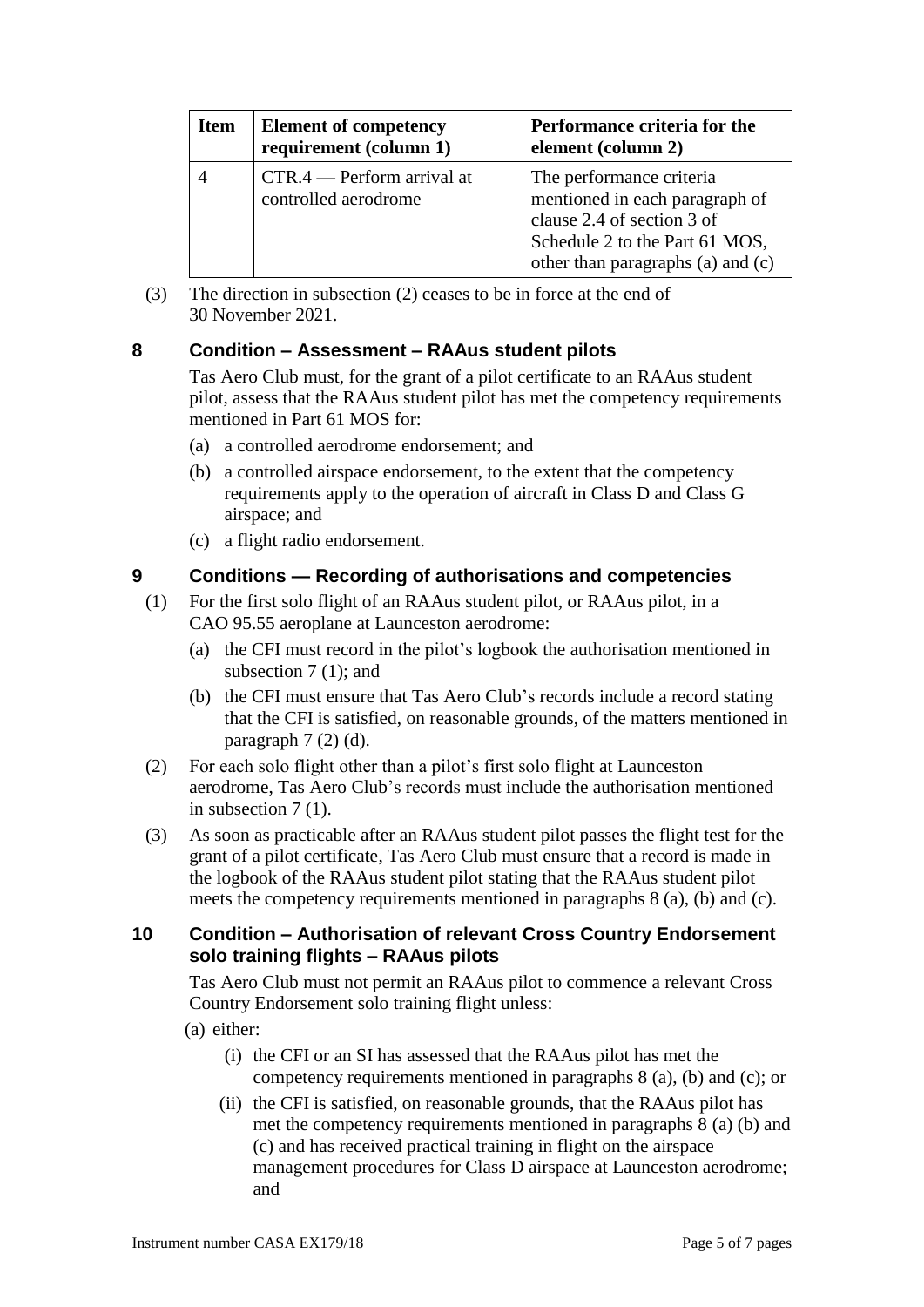- (b) the CFI or an SI has conducted 1 or more flights with the RAAus pilot that:
	- (i) depart from, and arrive at, Launceston aerodrome; and
	- (ii) involve 1 or more transitions to Class G airspace; and
	- (iii) involve 1 or more transitions from Class G airspace; and
- (c) the CFI has authorised the RAAus pilot, in writing, to conduct the relevant Cross Country Endorsement solo training flight.

# **11 Condition – Assessment – RAAus pilots**

Tas Aero Club must, for the issue of a Cross Country Endorsement to an RAAus pilot, assess that the RAAus pilot has met the competency requirements mentioned in paragraphs 8 (a), (b) and (c).

## **12 Conditions – Logbook – RAAus pilots – Relevant Cross Country Endorsement solo training flight**

Tas Aero Club must not permit an RAAus pilot to commence a relevant Cross Country Endorsement solo training flight unless the CFI has recorded in the RAAus pilot's logbook:

- (a) either that:
	- (i) the CFI or an SI has assessed that the RAAus pilot has met the competency requirements mentioned in paragraphs 8 (a), (b) and (c); or
	- (ii) the CFI is satisfied, on reasonable grounds, that the RAAus pilot has met the competency requirements mentioned in paragraphs 8 (a), (b) and (c); and
- (b) the CFI is satisfied, on reasonable grounds, that the RAAus pilot has received the training mentioned in subparagraph 10 (a) (ii); and
- (c) the authorisation mentioned in paragraph  $10$  (c), for the first relevant cross country endorsement solo training flight, by a particular RAAus pilot.

## **13 Condition — Information about accident or incident**

If Tas Aero Club reports an accident or incident under the *Transport Safety Investigation Act 2003* or *Transport Safety Investigation Regulations 2003*, in relation to a solo flight of a CAO 95.55 aeroplane at Launceston aerodrome by an RAAus student pilot, or RAAus pilot, Tas Aero Club must as soon as practicable provide a copy of the report notice to [sport@casa.gov.au.](mailto:sport@casa.gov.au)

# **14 Directions — Record retention and audit**

- (1) For subregulation 11.245 (1) of CASR, Tas Aero Club must retain the following records, for a minimum of 5 years from the date Tas Aero Club completes an assessment of an RAAus student pilot, or RAAus pilot, for the purposes of this instrument:
	- (a) a copy of the certificate held by an RAAus student pilot, or RAAus pilot, to comply with paragraph 6 (1) (a);
	- (b) a copy of the document held by an RAAus student pilot, or RAAus pilot, to comply with paragraph 6 (1) (b);
	- (c) the assessment of an RAAus student pilot's, or RAAus pilot's, performance of each element of the competency requirements for a controlled aerodrome endorsement mentioned in column 1 of an item in the table of section 7, according to the performance criteria mentioned, for the item, in column 2 of the table;